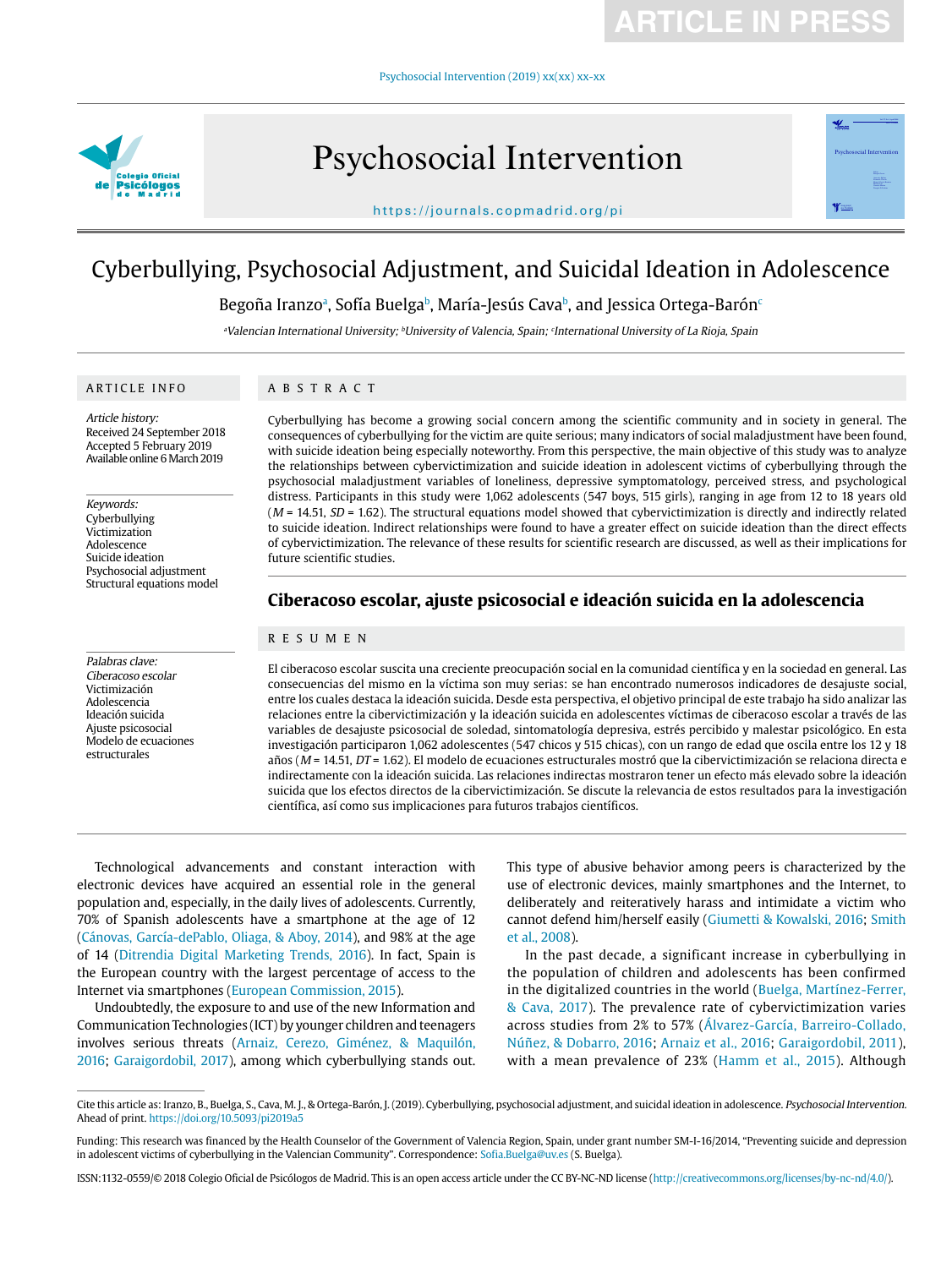research is not conclusive, a large number of investigations find a greater percentage of cybervictims among girls (Zych, Ortega-Ruiz, & Marín-López, 2016) and younger teenagers in the first years of Compulsory Secondary Education (7<sup>th</sup> and 8<sup>th</sup> grades) (Buelga, [Cava, & Musitu, 2010](#page-5-6); Stewart, Drescher, Maack, Ebesutani, & Young, 2014).

### **Cyberbullying and Traditional School Bullying**

A direct link has been found between cyberbullying and traditional school bullying [\(Buelga et al., 2017;](#page-5-6) [Mitchell & Jones,](#page-6-0)  [2015\)](#page-6-0). So, more than 80% of victims and bullies in school are also cybervictims and cyberbullies on the Internet ([Giumetti](#page-5-5)  [&](#page-5-5) Kowalski, 2016; Olweus, 2013), and the consequences of this double harassment seriously affect the psychosocial adjustment and wellbeing of adolescents ([Garaigordobil, 2017;](#page-5-4) [Larrañaga,](#page-6-1)  [Yubero, Ovejero, & Navarro, 2016;](#page-6-1) Navarro, Yubero, & Larrañaga, 2018). The characteristics of technological devices increase the harm caused to the victim ([García-Fernández, Romera-](#page-5-8)[Félix, & Ortega-Ruiz, 2016](#page-5-8); Navarro, Ruiz-Oliva, Larrañaga, & Yubero, 2015; Ortega-Barón, Buelga, Cava, & Torralba, 2017). According to [Bauman, Toomey, and Walker \(2013\)](#page-5-9), the invisibility, unpredictability, and speed of cyber-aggressions are some of the factors that elevate cybervictims' psychological distress. In this way, the fact that a victim can be abused anonymously 24 hours a day and from any part of the world, without being able to predict from whom or when cyber-aggressions are going to occur, increases victims' feeling of hopelessness and lack of control over their lives. Moreover, the fact that cyber-aggressions are viral and can be seen and reproduced by an unlimited number of spectators contributes negatively to diminishing victims' psychological wellbeing.

## **Cyberbullying and Psychosocial Maladjustment**

Numerous studies have found a significant link between cybervictimization and depressive symptomatology ([Buelga,](#page-5-6)  [Martínez-Ferrer, Cava, & Ortega-Barón, 2019](#page-5-6); Tokunaga, 2010), perceived stress [\(Garaigordobil, 2011](#page-5-4); Shpiegel, Klomet, & Apter, 2015), low self-esteem ([Cénat et al., 2014](#page-5-10)), low life satisfaction ([Bili](#page-5-11)ć, [Buljan-Flander, & Rafajac, 2014](#page-5-11); Povedano, Hendry, Ramos, & Varela, 2011), and fatalism (Navarro et al., 2018). Cybervictimization has a very serious impact on the psychosocial adjustment of the victims, who also show high levels of loneliness. In fact, cybervictimization has been strongly related to greater social isolation ([Hoff & Mitchell,](#page-6-2)  [2009;](#page-6-2) Smahel, Brown, & Blinka, 2012), and numerous previous studies have linked bullying victimization to loneliness (Ostrov & Kamper, 2015; Pereda & Sicilia, 2017).

Cyberbullying victimization has also been linked to suicide ideation [\(Mitchell et al., 2018](#page-6-0); Nixon, 2014; Young, Subramanian, Miles, Hinnant, & Andsager, 2016). Suicide ideation occurs when an individual repeatedly thinks about, plans, and desires to commit suicide ([Beck, Kovacs, & Weissman, 1979\)](#page-5-12). Van Geel, Vedder, and Tanilon's (2014) meta-analysis reveals that the relationship between suicide ideation and cyberbullying is greater than the one found with traditional bullying. These authors found that 20% of adolescents victimized through electronic devices have thought of suicide as a way to solve their problems and escape from the suffering they are experiencing. In fact, suicide ideation has been shown to be a precedent of suicidal behavior (Sánchez-Sosa, Villarreal-González, Musitu-Ochoa, & Martínez-Ferrer, 2010), and a predictor of future suicide attempts in cyberbullying victims [\(Hinduja & Patchin, 2010](#page-5-13)).

Some psychosocial maladjustment variables associated with bullying and cyberbullying victimization, such as loneliness, could contribute to the suicide ideation. The lack of social integration as a

factor linked to suicide was initially suggested by [Durkheim \(1951\)](#page-5-14). More recently, the interpersonal theory of suicide by Thomas E. Joiner highlighted the lack of feelings of belongingness as one of the main risk factors associated with suicide ([Calati et al., 2019](#page-5-15); [Joiner, 2005](#page-6-3)). Loneliness, defined as the subjective feeling of being alone or without the desired level of social relationships [\(Ernst & Cacioppo, 1999\)](#page-5-16), is strongly related to suicide ideation. McKinnon, Gariépy, Sentenac, and Elgar (2016), using data from 32 countries, indicated that loneliness is the main risk factor for suicide ideation among adolescents. However, the possible mediating role of loneliness in the relationship between cyberbullying victimization and suicide ideation has not previously been explored.

Other variables linked to cyberbullying victimization, such as perceived stress, depressive symptomatology, and psychological distress, could also have a mediating role in the relationship between cyberbullying victimization and suicidal ideation. Previous studies have suggested that the effects of traditional and cyberbullying victimization on suicide ideation are mediated by depressive symptoms [\(Mitchell et al., 2018](#page-6-0); Reed, Nugent, & Cooper, 2015). The possible mediating role of depressive symptomatology and perceived stress in the relationship between cyberbullying victimization and suicide ideation has not previously been explored, but these variables have been related to both cyberbullying victimization and suicidal ideation [\(Kim, Kimber, Boyle, & Georgiades, 2018](#page-6-4); Reed et al., 2015; Shpiegel et al., 2015; Tokunaga, 2010).

#### **The Present Study**

The main aims of the present study were: 1) to study the relationship between school bullying and cyberbullying victimization, analyzing the direct link of these variables with suicide ideation; 2) to analyze the indirect relationships between cybervictimization and suicide ideation through perceived stress, loneliness, depressive symptomatology, and psychological distress. We believe that no previous study has analyzed the links between cybervictimization and suicide ideation while taking into account in this analysis the combined and simultaneous weight of these psychosocial adjustment variables. These analyses provide new observations to clarify the direct role that cybervictimization plays in suicide ideation, as well as indirectly through some variables indicating difficulties in psychosocial adjustment. The initial hypotheses of this study were: a) cyberbullying victimization and school bullying victimization are directly related to each other; b) cyberbullying victimization and school bullying victimization have a direct effect on suicide ideation; and c) cybervictimization has an indirect effect on suicide ideation through the variables of perceived stress, loneliness, psychological distress, and depressive symptomatology. These hypotheses can be observed in [Figure 1](#page-1-0).



<span id="page-1-0"></span>**Figure 1.** Proposed Theoretical Model to Empirically Test the Direct and Indirect Effects of School Bullying Victimization and Cyberbullying Victimization on Suicide Ideation.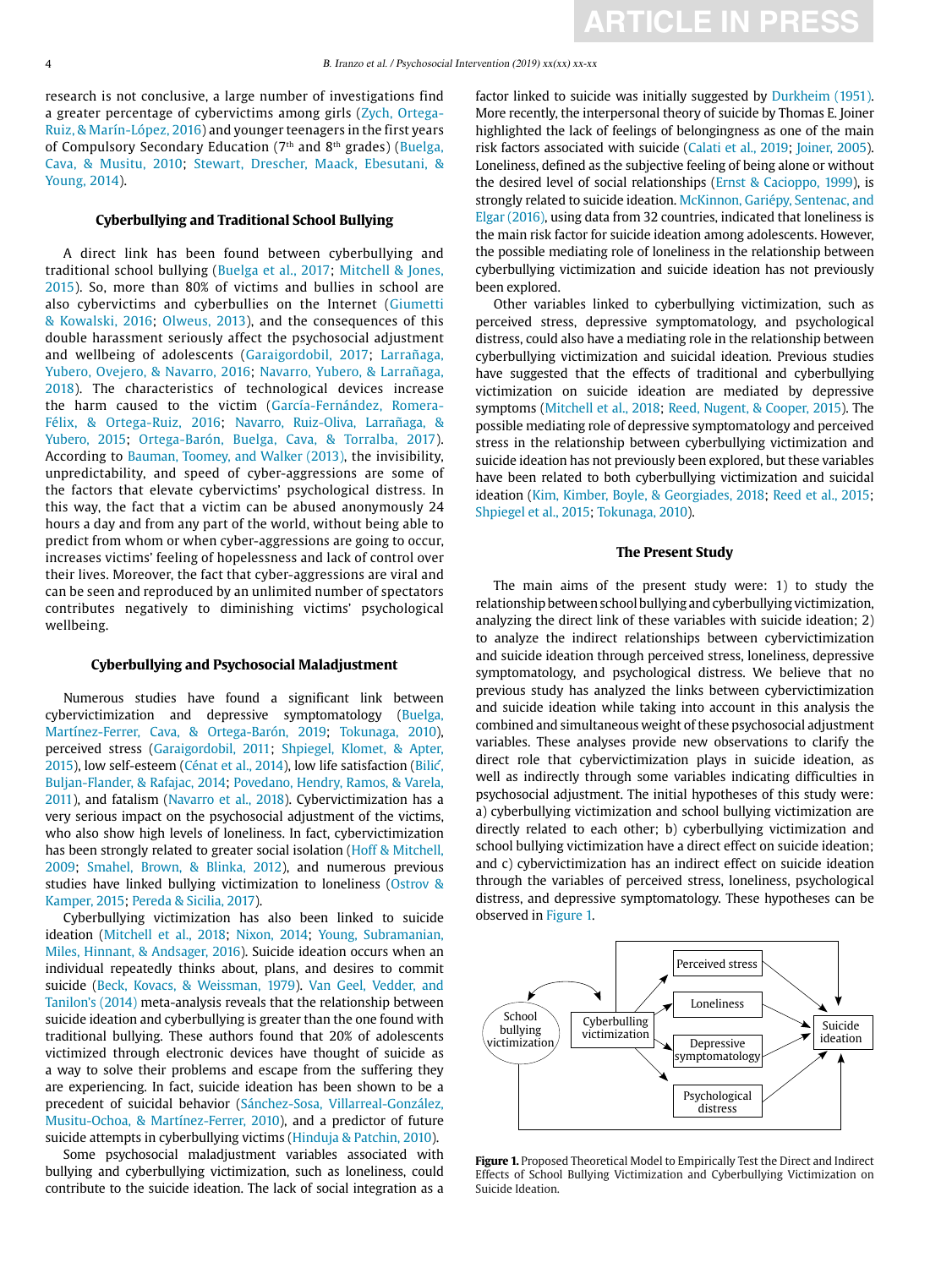# **Method**

The reference population was adolescents studying Secondary Education in Valencia Region (Spain). The selection of the participants was carried out through stratified cluster sampling, with the sampling units being secondary schools. Four secondary schools with different sizes and located in different areas of this region were selected. Three of these secondary schools were public, and one was private. The sample size – with a sampling error of  $\pm$  3.4%, a confidence level of 95%, and  $p = q = .5$ , (N = 190,773) – was estimated at 1,061 students. A total of 1,068 adolescents participated in this study, six of whom were excluded for responding systematically in the same way to the scales. Finally, the sample was composed of 1,062 adolescents, 547 boys (51.5%) and 515 girls (48.5%), ranging in age from 12 to 18 years old  $(M = 14.51, SD =$ 1.62). Of these adolescents, 44.8% were enrolled in the first cycle of Compulsory Secondary Education (CSE) (lower secondary), 39.5% were enrolled in the second cycle of CSE (upper secondary), and 15.7% were enrolled in pre-university studies. More specifically, 19.1% ( $n = 203$ ) of the participants were in  $7<sup>th</sup>$  grade, 25.6% ( $n = 272$ ) in 8<sup>th</sup> grade, 19.1% (n = 203) in 9<sup>th</sup> grade, and 20.4% (n = 217) in 10<sup>th</sup> grade. Regarding pre-university studies (*Bachiller*), 8.9% ( $n = 94$ ) of the participants were in the first year (11<sup>th</sup> grade), and  $6.9\%$  ( $n = 73$ ) were in the second year (12<sup>th</sup> grade).

#### **Instruments**

**Participants**

**Adolescent Victimization through Mobile Phone and Internet Scale** (CYBVIC; [Buelga et al., 2010](#page-5-6); [Buelga, Cava, & Musitu, 2012\)](#page-5-6). This scale consists of 18 items rated on a 4-point Likert-type scale ranging from 1 (never) to 4 (always). The scale measures an adolescent's experience as a victim of cyberbullying through a mobile phone and the Internet in the past 12 months. The scale consists of two subscales: mobile phone victimization (e.g., "Someone called me and hung up") and Internet victimization (e.g., "Someone went into my private accounts, and I couldn't do anything about it"). The CFA using the maximum likelihood estimation method confirmed the fit of the proposed measurement model (S-B $\chi^2$  = 238.90, df = 124, p < .001, CFI = .927, NNFI = .910, RMSEA = .030, 90% CI [.024, .035]) and the internal consistency (Cronbach's alpha = .89).

**School Bullying Victimization Scale** ([Cava, Musitu, & Murgui,](#page-5-17)  [2007\)](#page-5-17). This scale uses 20 items to evaluate how often adolescents have experienced situations of bullying victimization at school in the past year. The scale is composed of three factors: relational victimization, consisting of 10 items describing situations such as being a victim of malicious rumors or being socially isolated (e.g., "A classmate told others not to have anything to do with me"); physical victimization, 4 items describing situations such as being hit or pushed (e.g., "A classmate hit or slapped me"); and verbal victimization, 6 items describing situations such as being insulted or called a nickname (e.g., "A classmate insulted me"). The response range of the items is from 1 (never) to 4 (many times). The internal consistency of these factors was .64 for physical victimization, .85 for verbal victimization, and .90 for relational victimization.

**Depressive Symptomatology Scale** [\(Herrero & Meneses, 2006\)](#page-5-18). This scale is composed of 7 items (e.g., "During the past month, I felt like everything I did required an effort") that evaluate, with a response range from 1 (never) to 4 (always), the presence of depressive symptomatology in the past month. The Cronbach alpha coefficient for the reliability of this instrument in this study was .80.

**Perceived Stress Scale** [\(Herrero & Meneses, 2006\)](#page-5-18). This scale consists of 4 items that evaluate, with a response range from 1 (never) to 5 (always), the perception of stressful situations in the past month (e.g., "I have felt like difficulties pile up without being able to solve

them"). In this study, the Cronbach alpha coefficient for the reliability of this scale was .63.

**Loneliness Scale** [\(Expósito & Moya, 1999\)](#page-5-19). This scale contains 20 items that measure, with a response range from 1 (never) to 4 (always), the feeling of loneliness experienced by an adolescent (e.g., "How often do you think there isn't anybody you can ask for help"). The Cronbach alpha coefficient for the reliability of this scale in this study was .89.

**Psychological Distress Scale** [\(Alonso, Herdman, Pinto, & Vilagut,](#page-5-20)  [2010](#page-5-20)). This scale contains 10 items that evaluate, with a response range from 1 (never) to 5 (always), the presence of depression and anxiety symptoms in the past month (e.g., "How often have you felt desperate?"). In this study, the Cronbach alpha coefficient for the reliability of this scale was .84.

**Suicide Ideation Scale** [\(Mariño, Medina, Chaparro, & Gonzá](#page-6-5)[lez-Forteza, 1993\)](#page-6-5). This instrument consists of 4 items that measure suicide ideation thoughts (e.g., "I thought about killing myself"). The subject has to indicate, in a response range from 0 to 4,  $(0 \text{ days}, 1-2)$ days, 3-4 days, 5-7days, respectively), the number of days on which she/he had suicidal thoughts or desires in the past week. In the current study, the Cronbach alpha coefficient for the reliability of the scale was .74.

#### **Procedure**

An informative seminar was held with the participating schools in order to explain the aim of the project to the teachers and principals. After obtaining parental authorization for their children's participation in the study, research team members administered the instruments during school hours. Filling out the scales took participants about 50 minutes. The students were informed that their participation in this research was voluntary and anonymous, that their data were confidential, and that they could drop out of the study at any time. The privacy of their answers was guaranteed in order to avoid possible social desirability effects. Thus, students responded anonymously without any identification, and their anonymous information was used only by the research team, who were present during this session and collected the scales once they had been completed by the students. The data collection in the participating schools lasted two weeks.

### **Data Analysis**

The research design is non-experimental, correlational, and crosssectional. The data analyses used for this study were the following: first, the correlations among all the study variables were calculated with the Pearson correlation index, as well as the means, standard deviations, and differences in means through Student's t-test of these variables according to gender; next, a structural equation modeling was tested with the EQS 6.0 program ([Bentler, 1995](#page-5-21)) in order to explore the direct and indirect effects of cyberbullying on suicide ideation. The factors included in the model were six observable variables (cyberbullying victimization, perceived stress, depressive symptomatology, psychological distress, loneliness, and suicide ideation) and a latent factor composed of three observable variables (physical bullying, verbal bullying, and relational bullying). Because of the data's deviation from multinormality (Mardia normalized coefficient = 32.78), robust estimators were used to determine the goodness of fit of the model and the statistical significance of the coefficients. In addition, given that the use of only one global fit measure of the model is not recommended [\(Hu & Bentler, 1999](#page-6-6)), CFI, GFI, TLI, AGFI, RMSEA, and  $\chi^2/df$  were calculated. A model fits the observed data well when the ratio between the chi-squared statistic and the degrees of freedom is less than three, the fit indexes are equal to or above .95, and the RMSEA is below .05 [\(Hu & Bentler, 1999\)](#page-6-6). The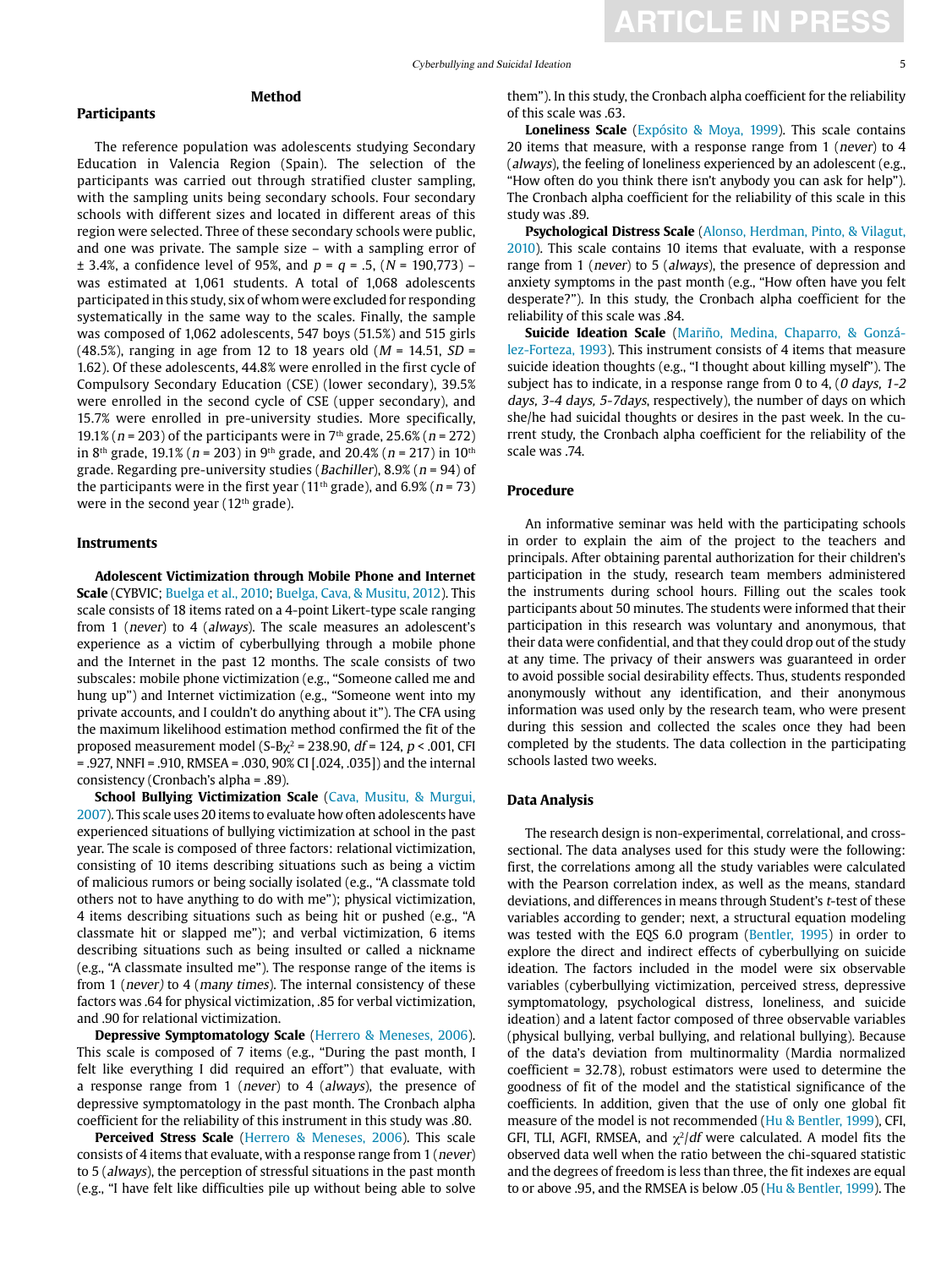|  |  |  |  |  | <b>Table 1.</b> Correlations among Variables, Means, Standard Deviations, and Results of the <i>t</i> -Test according to Gender |
|--|--|--|--|--|---------------------------------------------------------------------------------------------------------------------------------|
|--|--|--|--|--|---------------------------------------------------------------------------------------------------------------------------------|

| 9         |
|-----------|
|           |
|           |
|           |
|           |
|           |
|           |
|           |
|           |
|           |
| 1,27/1,34 |
| 0.18/0.20 |
| $-2.36**$ |
|           |

Note. CYB = cyberbullying victimization; PB = physical bullying victimization; VB = verbal bullying victimization; RB = relational bullying victimization; PS = perceived stress; L = loneliness; DS = depressive symptomatology; PD = psychological distress; SI = suicide ideation; B/G = boys/girls; M = mean; SD = standard deviation; t = Student's t-test.  $*p < .05, **p < .01, **p < .001.$ 

general assumptions about the use of structural equation modeling (linearity of the relations maintained, relevance of the variables included, absence of multicollinearity) were also taken into account in the analysis. The standardized regression coefficients included in the model were estimated, analyzing their significance level. Finally, a multigroup analysis was carried out in order to verify whether the relationships observed between the variables tested in the model remained invariant across gender.

#### **Results**

Table 1 presents the correlations matrix of the study variables, as well as the means, standard deviations, and Student's t-test results based on gender.

The correlational analysis shows that there are statistically significant correlations among all the variables considered in this study. Cyberbullying victimization was found to correlate higher with relational bullying victimization ( $r = .65$   $p < .01$ ), verbal bullying victimization ( $r = .57$ ,  $p < .01$ ), and physical bullying victimization  $(r = .45 \text{ p} < .01)$ . There are also significant correlations between cyberbullying victimization and all the psychological maladjustment indicators. The highest correlations are observed with psychological distress ( $r = .42$ ,  $p < .01$ ), depressive symptomatology ( $r = .36$ ,  $p <$ .01), and suicide ideation ( $r = .34$ ,  $p < .01$ ). Regarding the differences according to gender, data indicate that there are statistically significant differences in all the variables, with the exception of verbal bullying victimization and loneliness, where there are no differences between boys and girls. The mean of girls is significantly higher in all these variables, with the exception of physical bullying victimization where the mean of boys is higher.

**Table 2.** Estimations of Parameters, Standard Errors, and Associated Probability

| <b>Variables</b>              | <b>Factor loadings</b> |  |  |
|-------------------------------|------------------------|--|--|
| School bullying victimization |                        |  |  |
| Physical                      | 11                     |  |  |
| Relational                    | $.79***$ (.15)         |  |  |
| Verbal                        | $.65***(.17)$          |  |  |

Note. Robust statistics; standard error in parentheses; <sup>1</sup>set at 1.00 during the estimation.

 $**p < .001$  (bilateral).

Later, a structural equation modeling was calculated with the purpose of analyzing the effects of cyberbullying victimization on suicide ideation, also taking into account the direct influence of school bullying victimization on the final variable. The calculated model is composed of six observable variables (cyberbullying, perceived stress, loneliness, depressive symptomatology, psychological distress, and suicide ideation) and a latent factor (school bullying victimization) formed by the observable variables of physical bullying victimization, relational bullying victimization, and verbal bullying victimization. Their factor saturations are shown in Table 2.

The results of the hypothesized model analysis indicated that this model showed an adequate fit to the data. The indexes obtained were CFI = .98, GFI = .99, TLI = .98, AGFI = .98, RMSEA = .04, and  $\chi^2$  df = 2.7. This model explains 25% of the final variable, suicide ideation. [Figure](#page-3-0) [2](#page-3-0) shows the graphic representation of the final structural model with the standardized coefficients and their associated statistical significance levels.



<span id="page-3-0"></span>Figure 2. Final Model of the Direct and Indirect Effects of Cyberbullying Victimization on Suicide Ideation.  $*p < .05, **p < .01, **p < .001.$ 

First, the obtained results confirm that school bullying victimization and cyberbullying victimization correlate positively with each other ( $r = .53$ ,  $p < .001$ ), and also that there are direct effects of school bullying victimization (β = .04,  $p$  < .05) and cyberbullying victimization (β = .09,  $p$  < .05) on suicide ideation. Also, the results of the model suggest significant indirect relationships between cyberbullying victimization and suicide ideation through the variables of perceived stress, loneliness, depressive symptomatology, and psychological distress. The results of the coefficients (see [Figure 2\)](#page-3-0) indicate a significant positive direct relationship between cyberbullying victimization and perceived stress ( $\beta$  = .36,  $p < .01$ ), loneliness ( $\beta$  = .20,  $p < .01$ ), depressive symptomatology ( $\beta$  = .38,  $p <$ .01), and psychological distress ( $\beta$  = .54,  $p$  < .001). Moreover, perceived stress ( $\beta$  = .24,  $p < .01$ ), loneliness ( $\beta$  = .05,  $p < .05$ ), depressive symptomatology ( $\beta$  = .11,  $p < .05$ ), and psychological distress ( $\beta$  = .15,  $p < .01$ ) are positively related to suicide ideation.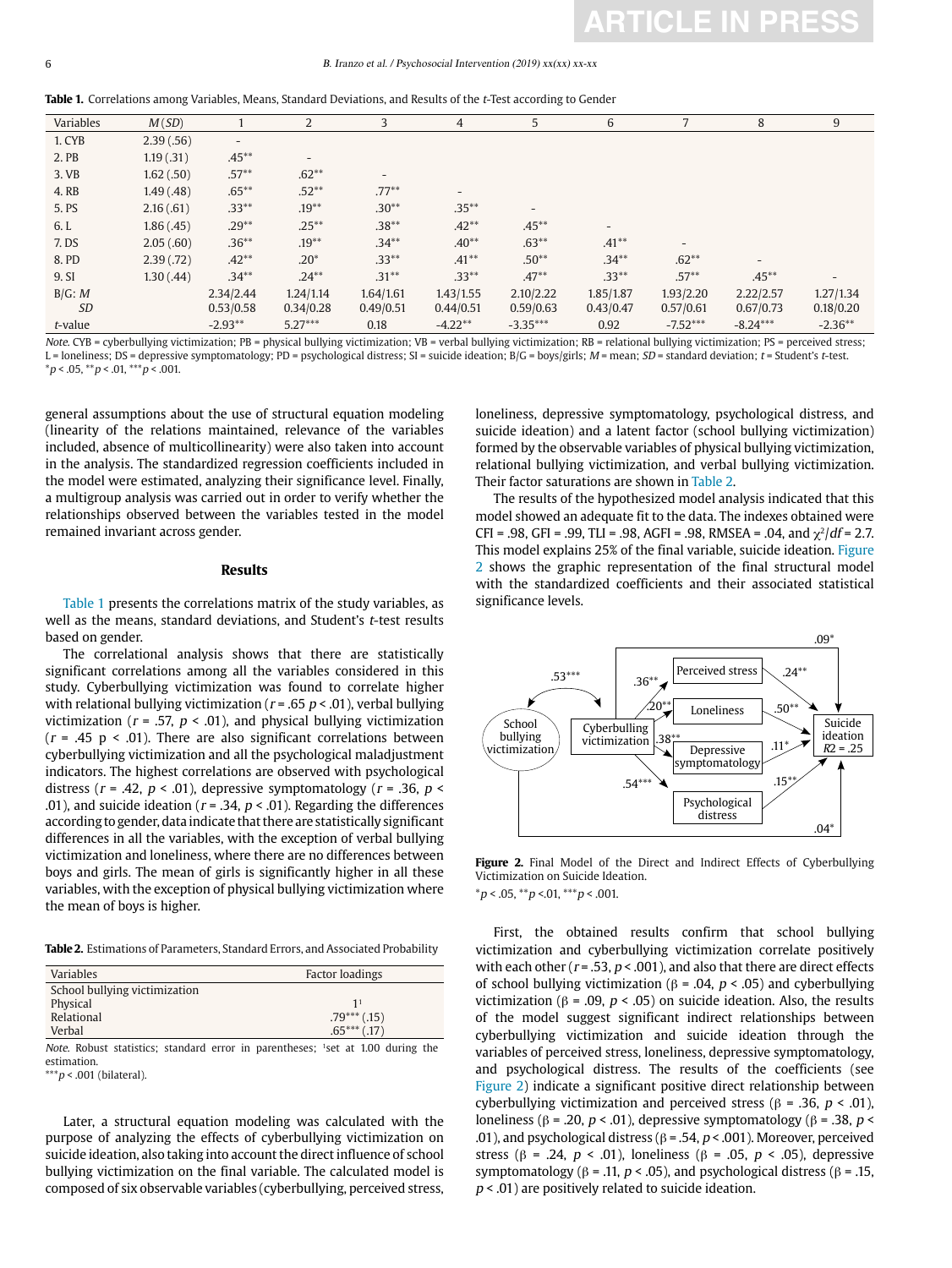Finally, a multigroup analysis was carried out to test the structural invariance of the calculated model based on gender (boys and girls). For this purpose, two models were compared: the first, with constrictions, assumes that all the relationships between the variables are equal for boys and girls, whereas the second model, without constrictions, estimates all the coefficients in both groups. If the statistical comparison of the two models reveals no differences between them, the model with more degrees of freedom is the most appropriate. As Table 3 shows, no significant differences were found between the model with no restrictions and the restricted model,  $S-B\chi^2(11, 1062) = 18.27$ ,  $p = .075$ . Thus, the model with restrictions was found to be statistically equivalent for both groups.

Table 3. S-B<sub>X</sub><sup>2</sup>, Degrees of Freedom, Associated Probability, and Model Comparisons

| $S-B\gamma^2$ | df | D      |
|---------------|----|--------|
| 47.19         | 23 | < 0.01 |
| 28.92         | 12 | < 0.01 |
| 18.27         | 11 | .075   |
|               |    |        |

Note. The model comparisons based on the Satorra-Bentler  $\gamma^2$  were carried out following the procedure described in [Crawford and Henry \(2003\)](#page-5-22).

#### **Discussion**

The main goal of the present study was to analyze the relationships between cyberbullying victimization and suicide ideation in adolescents. The results suggest that cybervictimization has a direct effect on suicide ideation. Likewise, they show that cybervictimization has an indirect effect on suicide ideation through perceived stress, loneliness, depressive symptomatology, and psychological distress. Moreover, the first hypothesis of our study was confirmed, which proposed that cyberbullying and school bullying victimization were directly related to each other. This result coincides with numerous scientific studies that show the existence of a continuity between school bullying and cyberbullying victimization ([Giumetti & Kowalski,](#page-5-5)  [2016; Kowalsky & Limber, 2013](#page-5-5); Yubero, Navarro, Elche, Larrañaga, & Ovejero, 2017). As [Hemphill et al. \(2012\)](#page-5-23) indicate, school bullying victimization is a risk factor that increases a victim's probability of being a target of bullying in another context, in this case, the virtual environment.

Both modalities of violence toward a victim have, as confirmed in our study, some negative consequences for his/her psychosocial adjustment. Thus, there is confirmation of the existence of a direct effect of school bullying victimization, on the one hand, and cyberbullying victimization, on the other, on suicide ideation. Our results also reveal, consistent with Van Geel et al. (2014), that the relationship between cyberbullying victimization and suicide ideation is higher than the one found with school bullying. The negative impact of cybervictimization seems, therefore, to cause a greater state of desperation in victims than the one produced by traditional bullying, and this desperation is directly related to the ideation of recurrent suicidal thoughts. As Navarro et al. (2018) indicate, one's meaning in life can be seriously harmed by repeated experiences of cyberbullying, leading to feelings of impotence and the inability to resolve the problem in victims, as well as helplessness due to the feeling that no one can help them to escape the situation of cybernetic abuse.

With regard to the main aims of this study related to the effects of cybervictimization on suicide ideation, the results indicate that the relationship between cyberbullying and self-destructive thoughts is higher when emotional distress is specifically considered in this association. Thus, the results of the present study confirm our third hypothesis, which proposes that cyberbullying victimization has an indirect effect, through perceived stress, loneliness, psychological

distress, and depressive symptomatology, that increases suicide ideation. Our results indicate that cyberbullying victimization is strongly related to some variables of psychosocial maladjustment, such as the psychological distress that evaluates the presence of depression and anxiety symptomatology, being an indicator of emotional distress. Psychological distress shows the highest relationship with cyberbullying victimization. In addition, a high association between cibervictimization and depressive symptomatology can be observed. Previous research also finds high rates of depressive symptomatology and desperation in victims of cyberbullying [\(Aboujaoude, Savage,](#page-5-24)  [Starcevic, & Salame, 2015\)](#page-5-24). In this regard, Raskauskas and Stolz (2007)

**ARTICLE IN PRESS**

show that almost all (93%) of the adolescents bullied through ICTs present depressive symptoms. Regarding the relationship found between cyberbullying victimization and perceived stress, this may be due to cybervictims' high level of constant alertness due to the inability to escape the cybernetic bullying and control their lives [\(Kowalski, Giumetti, Schroeder, & Lattanner, 2014;](#page-6-7) Ortega-Barón, Buelga, Ayllón, Martínez-Ferrer, & Cava, 2019). In fact, in a very interesting study, [González-Cabrera, Calvete, León-Mejía, Pérez-](#page-5-25)[Sancho, and Peinado \(2017\)](#page-5-25) found that victims of cyberbullying present high levels of secretion of the stress hormone (cortisol), which seems to confirm the constant level of activation that occurs as a consequence of cyberbullying.

In addition to these psychological distress indicators, our results also point to the existence of significant relationships between cyberbullying victimization and perceived loneliness. This finding is consistent with previous studies that also find a close connection between cyber victimization and feelings of loneliness in victims [\(Heiman, Olenik-Shemesh, & Eden, 2015](#page-5-26); [Larrañaga et al., 2016](#page-6-1)). Unpopularity and rejection by peers in an especially important stage like adolescence [\(Buelga & Pons, 2012](#page-5-6); [Crespo-Ramos, Romero-](#page-5-27)[Abrio, Martínez-Ferrer, & Musitu, 2017\)](#page-5-27) produces strong feelings of loneliness and social isolation in cybervictims [\(Arnaiz et al., 2016](#page-5-3); [Martínez-Ferrer, Romero-Abrio, Moreno-Ruiz, & Musitu, 2018](#page-6-8)), which leads them to experience an existential emptiness about the meaning of their lives (Stillman et al., 2009).

Moreover, our results reveal that all of the psychological maladjustment indicators have a significant effect on suicide ideation. These data are consistent with previous studies that identify these psychological variables as risk factors or antecedents of suicide ideation [\(Hinduja & Patchin, 2010;](#page-5-13) Sánchez-Sosa et al., 2010). Hopelessness and the presence of mood state disorders are identified as some of the variables that most influence the transition from suicide ideation to the first suicide attempt or to consummated suicide [\(Ganz, Braquehais, & Sher, 2010;](#page-5-28) Sánchez, Muela, & García, 2014). The results of this study also support the interpersonal theory of suicide [\(Calati et al., 2019](#page-5-15); [Joiner, 2005](#page-6-3)) because loneliness is the variable with the highest direct effect on the suicide ideation of adolescents who experience cybervictimization. Our data confirm that cyberbullying victimization produces a strong emotional impact and feelings of loneliness in victims, with a significant effect on their suicide ideation.

Finally, this study contributes novel results about the relationships between cyberbullying and suicide ideation in the adolescent population, making it possible to advance the knowledge about the impact of this serious technological abuse problem on victims. The role of loneliness as a mediating variable in the relationship between cyberbullying victimization and suicide ideation, observed in the present study, can be especially useful for developing prevention strategies. In this regard, interventions with cybervictims should focus on reducing their emotional distress and feelings of loneliness in order to diminish the negative consequences of the victimization. Furthermore, some recent intervention programs designed to reduce bullying and cyberbullying (Ortega-Barón et al., 2019) have developed specific activities to encourage bystanders to support a victim when harassment occurs. This increase in social support for victims can be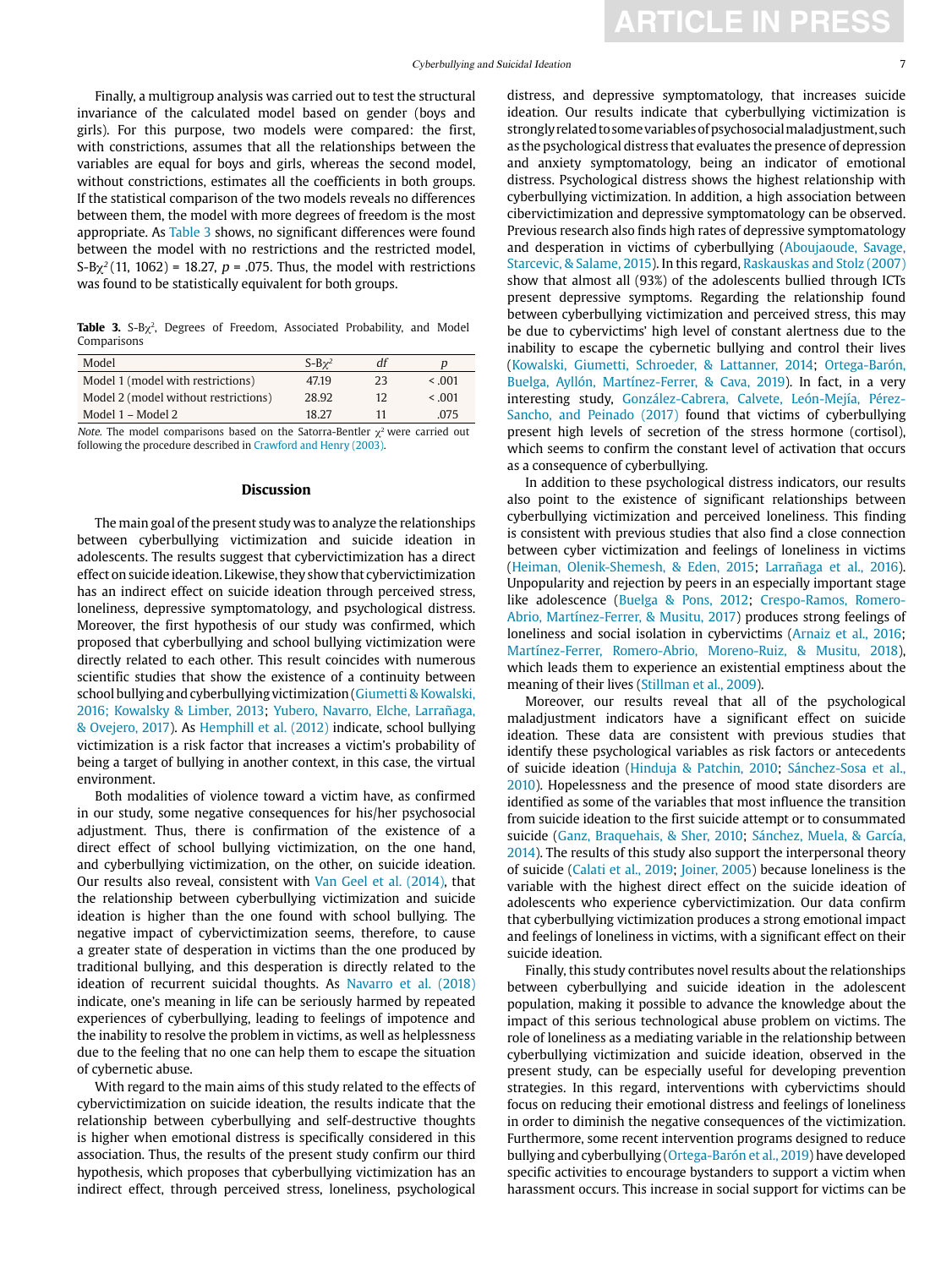a useful way to prevent the negative consequences of cyberbullying, including suicide ideation.

However, this study presents some limitations that have to be mentioned. The cross-sectional and correlational design of this study does not allow us to establish causal relationships between the variables analyzed. A longitudinal study would make it possible to clarify the relationships established between the different study variables. It would also be interesting to include other variables in future studies, such as impulse control, which has been shown to be highly related to suicide ideation. Impulse control, depression, and hopelessness are, in fact, high risk factors in the transition from suicide ideation to planning an attempt and committing suicide (Sánchez et al., 2014). It would also be of interest to analyze not only psychological variables, but also the role played by family as a protector factor of children's wellbeing [\(Garaigordobil & Machimbarrena, 2017;](#page-5-4) [Martínez-Ferrer et al., 2018;](#page-6-8) Muñiz, 2017; Ortega-Barón, Postigo, Iranzo, Buelga, & Carrascosa, 2019; Pereda & Sicilia, 2017).

In sum, in spite of its limitations, this study provides suggestive ideas for future studies, where qualitative techniques could also be used to understand the effect of cyberbullying on wellbeing and mental health from victims' perspective. Finally, the present study can be useful in designing and promoting policies for the prevention and eradication of the growing worldwide problem of cyberbullying in the population of children and adolescents.

#### **Conflict of Interest**

The authors of this article declare no conflict of interest.

#### **References**

- <span id="page-5-24"></span>Aboujaoude, E., Savage, M. W., Starcevic, V., & Salame, W. O. (2015). Cyberbullying: Review of an old problem gone viral. Journal of Adolescent Health, 57, 10-18. [https://doi.org/10.1016/j.](https://doi.org/10.1016/j.jadohealth.2015.04.011) [jadohealth.2015.04.011](https://doi.org/10.1016/j.jadohealth.2015.04.011)
- <span id="page-5-20"></span>Alonso, J., Herdman, M., Pinto, A., & Vilagut, G. (2010). Desarrollo de un instrumento de evaluación de trastornos depresivos y de ansiedad para encuestas de salud. (Investigación financiada por el Instituto de Salud Carlos III). Retrieved from<https://goo.gl/WfgzbH>/
- <span id="page-5-7"></span>Álvarez-García, D., Barreiro-Collazo, A., Núñez, J. C., & Dobarro, A. (2016). Validity and reliability of the cyber-aggression questionnaire for adolescents (CYBA). The European Journal of Psychology Applied to Legal Context, 8, 69-77. <https://doi.org/10.1016/j.ejpal.2016.02.003>
- <span id="page-5-3"></span>Arnaiz, P., Cerezo, F., Giménez, A. M., & Maquilón, J. J. (2016). Conductas de ciberadicción y experiencias de cyberbullying entre adolescentes.<br>*Anales de Psicología, 32, 7*61-769. https://doi.org[/10.6018/](https://doi.org/10.6018/analesps.32.3.217461) [analesps.32.3.217461](https://doi.org/10.6018/analesps.32.3.217461)
- <span id="page-5-9"></span>Bauman, S., Toomey, R. B., & Walker, J. L. (2013). Associations among bullying, cyberbullying, and suicide in high school students. Journal of Adolescence, 36, 341-350. https://doi.org/[10.1016/j.](https://doi.org/10.1016/j.adolescence.2012.12.001) [adolescence.2012.12.001](https://doi.org/10.1016/j.adolescence.2012.12.001)
- <span id="page-5-12"></span>Beck, A. T., Kovacs, M., & Weissman, A. (1979). Assessment of suicidal intention: The scale for suicide ideation. Journal of Consulting and Clinical Psychology, 47, 343-352. https://doi.org/[10.1037/0022-](https://doi.org/10.1037/0022-006X.47.2.343) [006X.47.2.343](https://doi.org/10.1037/0022-006X.47.2.343)
- <span id="page-5-21"></span>Bentler, P. M. (1995). EQS structural equations program manual. Encino, CA: Multivariate Software.
- <span id="page-5-11"></span>Bilić, V., Buljan-Flander, G., & Rafajac, B. (2014). Life satisfaction and school performance of children exposed to classic and cyber peer bullying. Collegium Antropologicum, 38, 21-29. Retrieved from [http://hrcak.](http://hrcak.srce.hr/120777) [srce.hr/120777](http://hrcak.srce.hr/120777)
- <span id="page-5-6"></span>Buelga, S., Cava, M. J., & Musitu, G. (2010). Ciberbullying: victimización entre adolescentes a través del teléfono móvil y de Internet. Psicothema, 22, 784-789. Retrieved from <https://goo.gl/J2Q397>
- Buelga, S., Cava, M. J., & Musitu, G. (2012). Validación de la escala de victimización entre adolescentes a través del teléfono móvil y de internet. PanAmerican Journal of Public Health 32, 36-42. [https://doi.](https://doi.org/10.1590/S1020-49892012000700006) [org/10.1590/S1020-49892012000700006](https://doi.org/10.1590/S1020-49892012000700006)
- Buelga, S., Martínez-Ferrer, B., & Cava, M. (2017). Differences in family climate and family communication among cyberbullies, cybervictims, and cyber bullyvictims in adolescents. Computers in Human Behavior, 76, 164-173. https://doi.org/10.1016/j.chb.2017.07.017
- Buelga, S., Martínez-Ferrer, B., Cava, M. J., & Ortega-Barón, J. (2019). Psychometric properties of the CYBVICS cyber-victimization scale and its relationship with psychosocial variables. Social Sciences, 8, 13. https://doi.org/[10.3390/socsci8010013](https://doi.org/10.3390/socsci8010013)

Buelga, S., & Pons, J. (2012). Agresiones entre adolescentes a través del teléfono móvil y de Internet. Psychosocial Intervention, 21, 91-101. https://doi.org/10.5093/in2012v21n1a2

**ARTICLE IN PRESS**

- <span id="page-5-15"></span>Calati, R., Ferrari, C., Brittner, M., Oasi, O., Olié, E., Carvalho, A. F., & Courtet, P. (2019). Suicidal thoughts and behaviors and social isolation: A narrative review of the literature. Journal of Affective Disorders, 245, 653-667. https://doi.org[/10.1016/j.jad.2018.11.022](https://doi.org/10.1016/j.jad.2018.11.022)
- <span id="page-5-0"></span>Cánovas, G., García-dePablo, A., Oliaga, A., & Aboy, I. (2014). Menores de edad y conectividad en España: tablets y smartphones. Madrid, Spain: PROTÉGELES. Retrieved from <https://bit.ly/2T7MeMc>
- <span id="page-5-17"></span>Cava, M. J., Musitu, G., & Murgui, S. (2007). Individual and social risk factors related to overt victimization in a sample of Spanish adolescents. Psychological Reports, 101, 275-290.
- <span id="page-5-10"></span>Cénat, J. M., Hébert, M., Blais, M., Lavoie, F., Guerrier, M., & Derivois, D. (2014). Cyberbullying, psychological distress and self-esteem among youth in Quebec schools. Journal of Affective Disorders, 169, 7-9. https://doi.org[/10.1016/j.jad.2014.07.019](https://doi.org/10.1016/j.jad.2014.07.019)
- <span id="page-5-22"></span>Crawford, J. R., & Henry, J. D. (2003). The depression anxiety stress scales: Normative data and latent structure in a large non-clinical sample. British Journal of Clinical Psychology, 42, 111-131. https://doi.org/ [h10.1348/014466503321903544](https://doi.org/h10.1348/014466503321903544)
- <span id="page-5-27"></span>Crespo-Ramos, S., Romero-Abrio, A., Martínez-Ferrer, B., & Musitu, G. (2017). Variables psicosociales y violencia escolar en la adolescencia. Psychosocial Intervention, 26, 125-130. [https://doi.org/10.1016/j.](https://doi.org/10.1016/j.psi.2017.05.002) [psi.2017.05.002](https://doi.org/10.1016/j.psi.2017.05.002)
- <span id="page-5-1"></span>Ditrendia Digital Marketing Trends. (2016). Informe Mobile en España y en el mundo 2015. Retrieved from https://goo.gl/AGi5JF
- <span id="page-5-14"></span>Durkheim, E. (1951) Suicide: A study in sociology. New York, NY: The Free Press.
- <span id="page-5-16"></span>Ernst, J. M., & Cacioppo, J. T. (1999). Lonely hearts: Psychological perspectives on loneliness. Applied and Preventive Psychology, 8, 1-22. https://doi.org[/10.1016/S0962-1849\(99\)80008-0](https://doi.org/10.1016/S0962-1849(99)80008-0)
- <span id="page-5-2"></span>European Commission. (2015). Cyber security (special Eurobarometer 423). Brussels, Belgium: European Commission. Retrieved from [https://goo.](https://goo.gl/FtnKbH) [gl/FtnKbH](https://goo.gl/FtnKbH)
- <span id="page-5-19"></span>Expósito, F., & Moya, M. C. (1999). Soledad y apoyo social. Revista de Psicología Social, 14, 297-316. https://doi.org/[10.1174/021347499760260000](http://doi.org/10.1174/021347499760260000)
- <span id="page-5-28"></span>Ganz, D., Braquehais M. D., & Sher, L. (2010). Secondary prevention of suicide. Plos Medicine, 7, 1-4. https://doi.org[/10.1371/journal.](https://doi.org/10.1371/journal.pmed.1000271) [pmed.1000271](https://doi.org/10.1371/journal.pmed.1000271)
- <span id="page-5-4"></span>Garaigordobil, M. (2011). Prevalencia y consecuencias del cyberbullying: una revisión. International Journal of Psychology and Psychological Therapy, 11, 233-254. Retrieved from <https://goo.gl/xJXkSA>
- Garaigordobil, M. (2017). Conducta antisocial: Conexión con bullying/ cyberbullying y estrategias de resolución de conflictos. Psychosocial Intervention, 26, 47–54. https://doi.org/[10.1016/j.psi.2015.12.002](https://doi.org/10.1016/j.psi.2015.12.002)
- Garaigordobil, M., & Machimbarrena, J. M. (2017). Stress, competence, and parental educational styles in victims and aggressors of bullying and cyberbullying. Psicothema, 29, 335-340. [https://doi.org/10.7334/](https://doi.org/10.7334/psicothema2016.258) [psicothema2016.258](https://doi.org/10.7334/psicothema2016.258)
- <span id="page-5-8"></span>García-Fernández, C. M., Romera-Félix, E. M., & Ortega-Ruiz, R. (2016). Relations between bullying and cyberbullying: Prevalence and co-occurrence. Pensamiento Psicológico, 14, 49-61. [https://doi.](https://doi.org/10.11144/Javerianacali.PPSI14-1.rbcp) [org/10.11144/Javerianacali.PPSI14-1.rbcp](https://doi.org/10.11144/Javerianacali.PPSI14-1.rbcp)
- <span id="page-5-5"></span>Giumetti, G. W., & Kowalski, R. M. (2016). Cyberbullying matters: Examining the incremental impact of cyberbullying on outcomes over and above traditional bullying in North America. In R. Navarro, S. Yubero, & E. Larrañaga (Ed.), Cyberbullying across the globe (pp. 117-130). New York, NY: Springer International Publishing. https://doi. org[/10.1007/978-3-319-25552-1\\_6](https://doi.org/10.1007/978-3-319-25552-1_6)
- <span id="page-5-25"></span>González-Cabrera, J., Calvete, E., León-Mejía, A., Pérez-Sancho, C., & Peinado, J. M. (2017). Relationship between cyberbullying roles, cortisol secretion and psychological stress. Computers in Human Behavior, 70, 153-160. https://doi.org/[10.1016/j.chb.2016.12.054](https://doi.org/10.1016/j.chb.2016.12.054)
- Hamm, M. P., Newton, A. S., Chisholm, A., Shulhan, J., Milne, A., Sundar, P., ... Hartling, L. (2015). Prevalence and effect of cyberbullying on children and young people: A scoping review of social media studies. JAMA Pediatrics, 169, 770-777. [https://doi.org/10.1001/](https://doi.org/10.1001/jamapediatrics.2015.0944) [jamapediatrics.2015.0944](https://doi.org/10.1001/jamapediatrics.2015.0944)
- <span id="page-5-26"></span>Heiman, T., Olenik-Shemesh, D., & Eden, S. (2015). Cyberbullying involvement among students with ADHD: Relation to loneliness, self-efficacy and social support. European Journal of Special Needs Education, 30, 15-29. <https://doi.org/10.1080/08856257.2014.943562>
- <span id="page-5-23"></span>Hemphill, S. A., Kotevski, A., Tollit, M., Smith, R., Herrenkohl, T. I., Toumbourou, J. W., & Catalano, R. F. (2012). Longitudinal predictors of cyber and traditional bullying perpetration in Australian secondary school students. Journal of Adolescent Health, 51, 59-65. https://doi. org[/10.1016/j.jadohealth.2011.11.019](https://doi.org/10.1016/j.jadohealth.2011.11.019)
- <span id="page-5-18"></span>Herrero, J., & Meneses, J. (2006). Short web-based versions of the perceived stress (PSS) and center for epidemiological studies-depression (CESD) scales: A comparison to pencil and paper responses among Internet users. Computers in Human Behavior, 22, 830-848. https://doi. org[/10.1016/j.chb.2004.03.007](https://doi.org/10.1016/j.chb.2004.03.007)
- <span id="page-5-13"></span>Hinduja, S., & Patchin, J. W. (2010). Bullying, cyberbullying, and suicide. Archives of Suicide Research, 14, 206-221. https://doi.org/[10.1080/13](https://doi.org/10.1080/13811118.2010.494133) [811118.2010.494133](https://doi.org/10.1080/13811118.2010.494133)